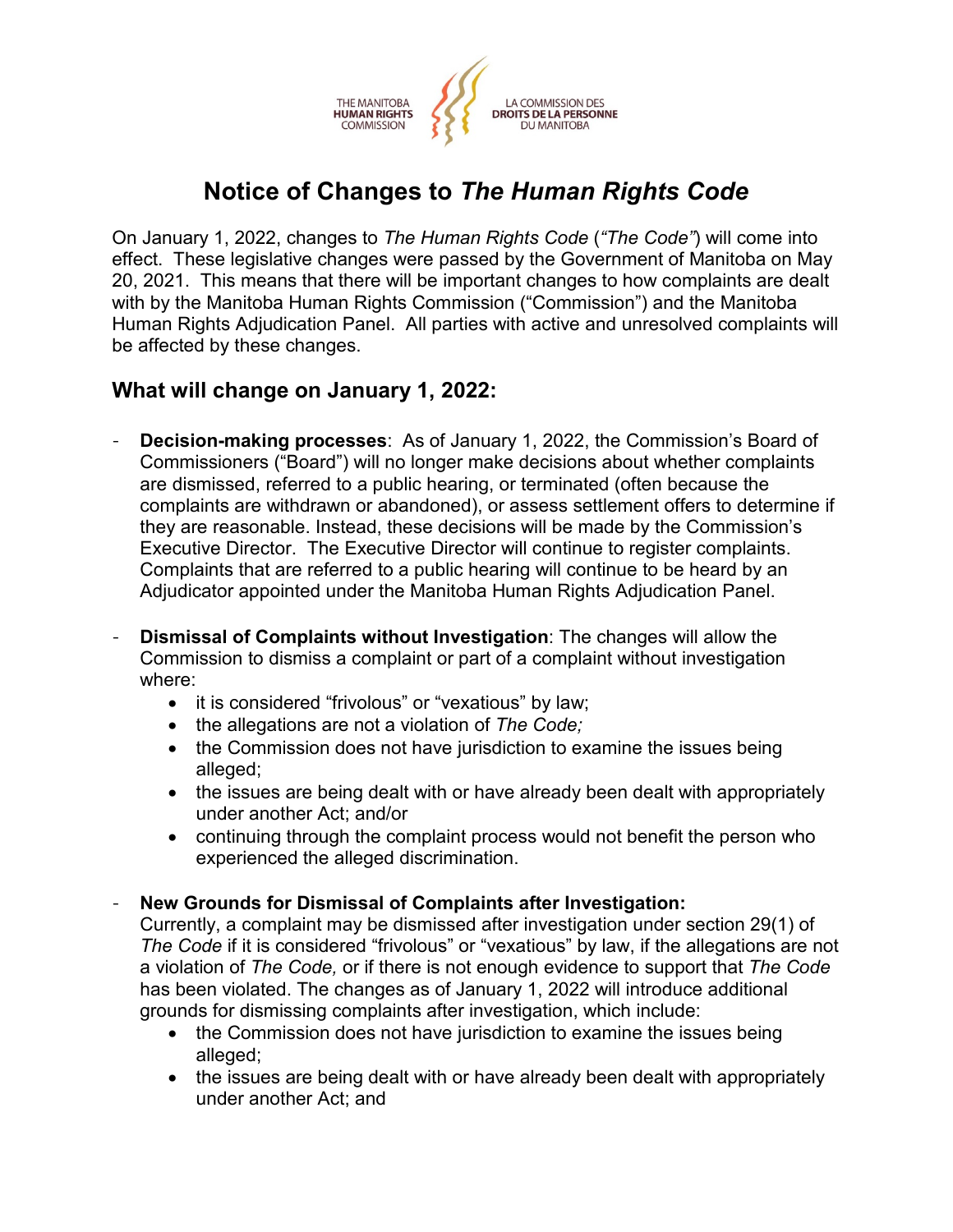- continuing through the complaint process would not benefit the person who experienced the alleged discrimination.
- **Board Review Process**: As of January 1, 2022, a person whose complaint is dismissed or terminated by the Commission's Executive Director may apply to have the Executive Director's decision reviewed by three members of the Board within 30 days of the Executive Director's decision.
- **Limit on Damages for Injury to Dignity, Feelings and Self-Respect (\$25,000.00)**: As of January 1, 2022, the maximum amount of compensation that can be awarded to a person for injury to dignity, feelings and self-respect is \$25,000.00. There will continue to be no limit on other compensation dealing with financial loss, such as lost wages, income or benefits. Existing limits on financial penalties related to malicious or reckless actions will still be in place.
- **Human Rights Hearings**: Hearings of complaints under *The Code* will continue to be conducted by Adjudicators appointed to the Manitoba Human Rights Adjudication Panel. The changes will give Adjudicators the ability to assist with mediation between parties to settle a complaint at the hearing stage. In addition, the changes allow the Adjudication Panel to develop rules of procedure. The changes will require that hearings begin within a set time after an adjudicator has been designated to hear the complaint. The changes also require Adjudicators to issue their decisions within 60 days of the hearing ending, with possibility for one extension.

To view the Government of Manitoba's changes to *The Code,* please see Bill 26 – *The Human Rights Code Amendment Act*:<https://web2.gov.mb.ca/bills/42-3/b026e.php>

# **Frequently Asked Questions**

## **1. Why are changes being made to** *The Code***?**

The changes to *The Code* were introduced by the Government of Manitoba to help ensure that the human rights complaint system can operate in a more timely and efficient manner. In recent years, there have been significant delays in the resolution of human rights complaints. These changes will streamline some of the processes involved in dealing with human rights complaints.

Most of the changes are based on recommendations from an independent review conducted by Allan Fineblit and commissioned by the Government of Manitoba. The independent review of the Commission and the Manitoba Human Rights Adjudication Panel is available at [www.manitoba.ca/openmb/infomb/departments.html](https://www.manitoba.ca/openmb/infomb/departments.html) under Manitoba Justice.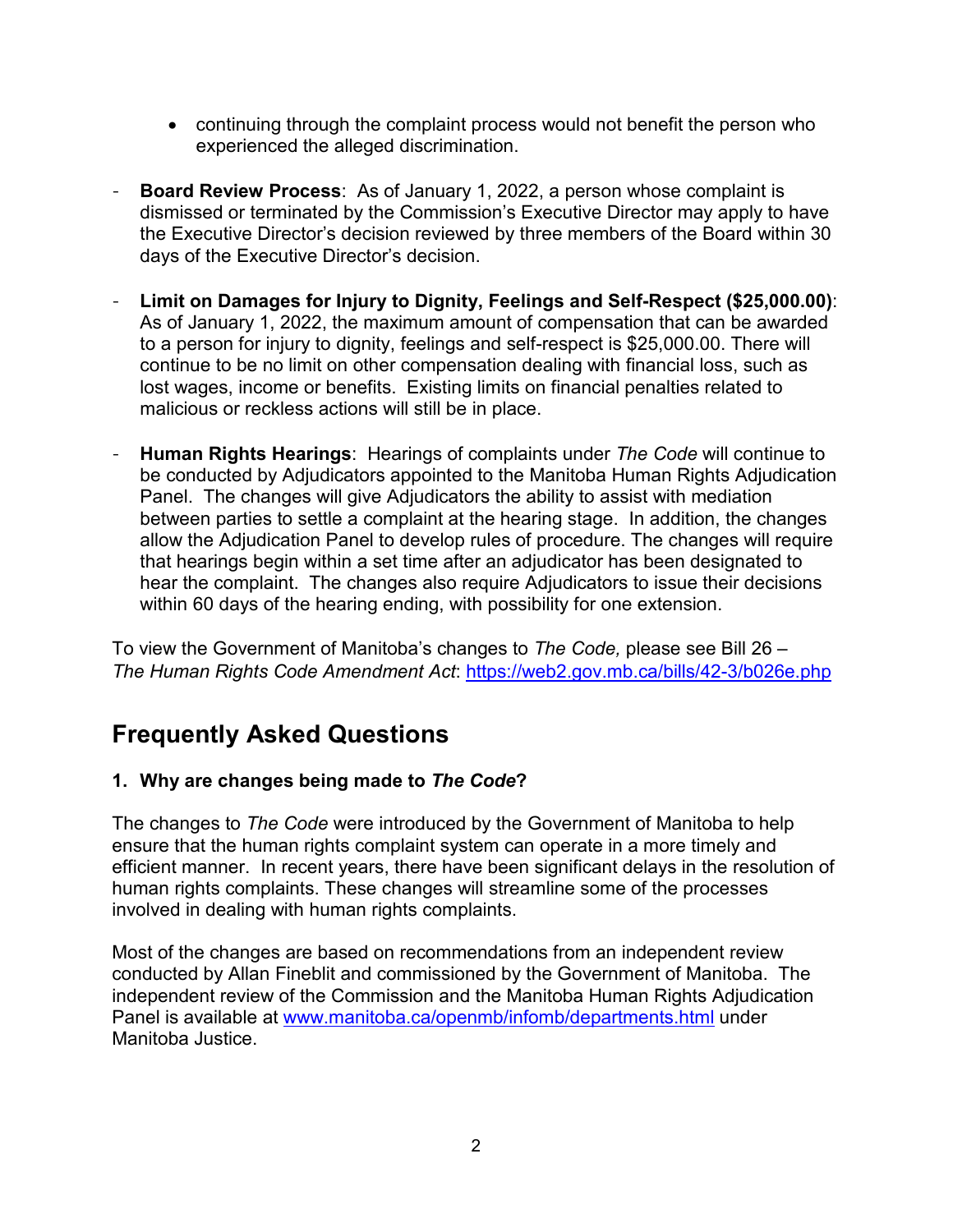#### **2. I have a complaint registered with the Commission. Will my complaint be affected by these changes?**

Yes. The changes to *The Code* will apply to all open/active and unresolved human rights complaints registered with the Commission as of January 1, 2022, as well as any new complaints filed after that date. This means that there is no "grand parenting" provision in *The Human Rights Code Amendment Act*.

#### **3. The changes allow the Commission to dismiss some complaints without investigating them. How will I know if my complaint is being dismissed without investigation?**

Starting on January 1, 2022, the Commission will be required to assess complaints to determine if they should be dismissed without investigation. These are complaints that may fall outside of the Commission's jurisdiction or statutory authority, complaints that do not allege a violation of *The Code*, complaints that are being pursued or have already been pursued in another legal forum, and instances where continuing through the complaint process would not be in the public's interest or would not benefit the person who experienced the alleged discrimination.

Where a complaint is being assessed for dismissal without investigation, the Commission will advise the parties in writing. The parties will have an opportunity to respond to the assessment findings before the Commission's Executive Director decides whether to dismiss the complaint without investigation.

More information on the Dismissal without Investigation process will be available on the Commission's website in December 2021.

## **4. I am a Respondent to a human rights complaint. What can I do if I think the complaint should be dismissed without investigation?**

If you are a Respondent to a human rights complaint and you believe there is a basis for the Executive Director to dismiss the complaint without investigation due to one of the reasons described above, please explain your position in your Reply to the complaint and provide supporting documentation if available. You may contact the Commission for more information on filing a Reply to the complaint or amending your existing Reply.

#### **5. One of the Commission's mediators is currently helping to resolve my complaint. Will the \$25,000.00 limit on damages for injury to dignity, feelings and self-respect apply to my complaint?**

Yes. Starting January 1, 2022, the limit will apply to all open/active and unresolved human rights complaints, as well as any complaints filed in the future. This means that the maximum amount of damages that can be ordered under *The Code* for injury to dignity, feelings and self-respect is \$25,000.00. There will continue to be no limit on other compensation dealing with financial loss, such as lost wages, income or benefits.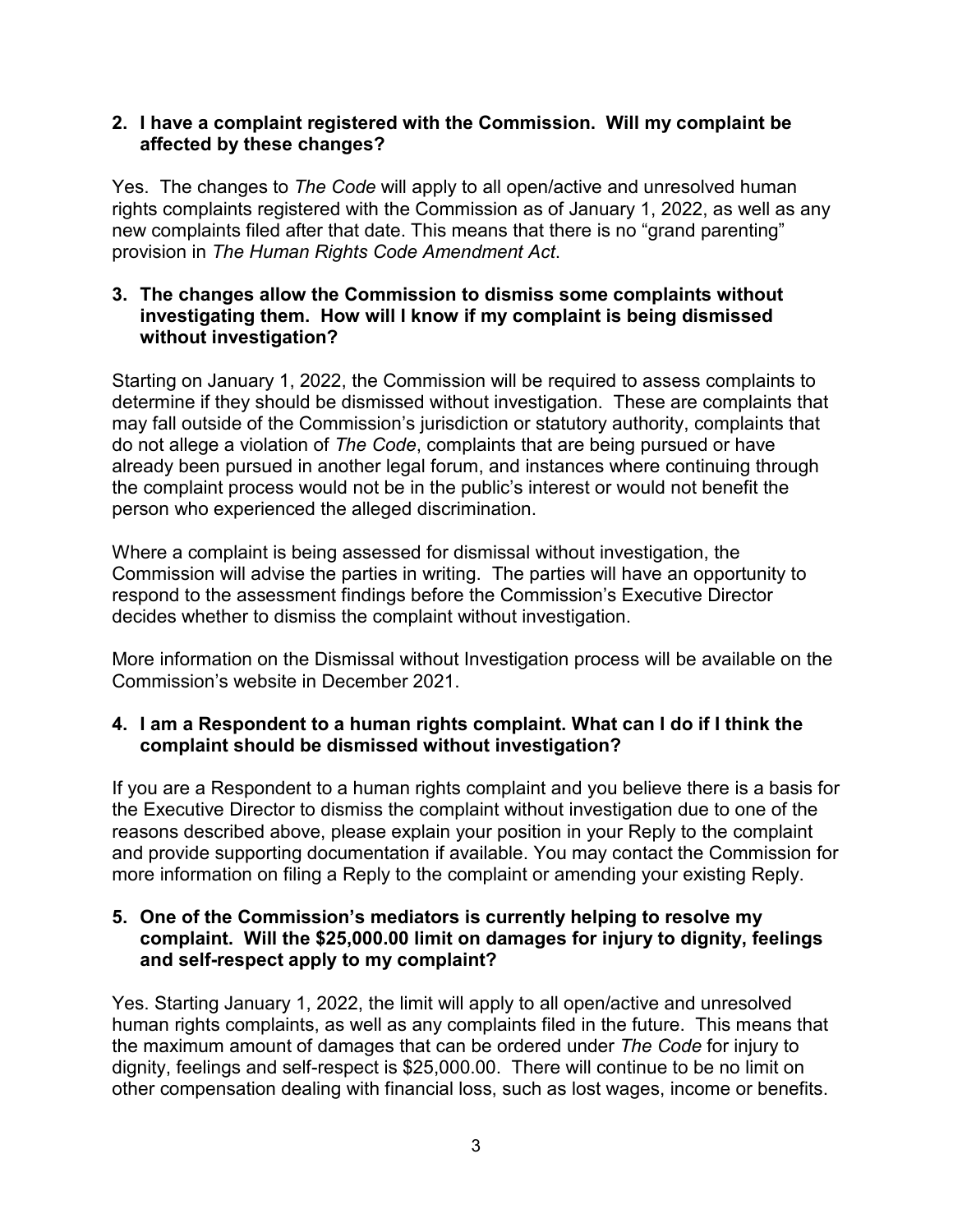Existing limits on financial penalties related to malicious or reckless actions will still be in place.

## **6. What if I am not satisfied with the decision made by the Executive Director?**

As of January 1, 2022, a person whose complaint is dismissed or terminated by the Commission's Executive Director may apply to have the Executive Director's decision reviewed by three members of the Board within 30 days of the Executive Director's decision. When reviewing the Executive Director's decision to dismiss or terminate a complaint, the Board will be able to:

- confirm the Executive Director's decision to dismiss or terminate the complaint;
- make any decision that it believes the Executive Director should have made; or
- return the complaint or part of the complaint to the Executive Director for further investigation.

More information on the Board Review Process will be available on the Commission's website in December 2021. Information on this process will also be included with the Executive Director's decision letters.

## **7. My complaint is currently being investigated by one of the Commission's investigators. Will I still receive an Investigation Report before a decision is made about my complaint?**

Yes. Before the Executive Director makes a decision about whether to dismiss your complaint or refer it to a hearing, each party will receive an Investigation Report. The report will summarize the relevant evidence, the findings and the investigator's recommendation. The parties will have a chance to provide submissions in response to the report, which will be reviewed by the Executive Director before a decision is made.

## **8. Will my existing complaint be "grand-parented"? In other words, will the old version of** *The Code* **(before the January 1, 2022 changes) apply to my complaint?**

No. There is no "grand parenting" provision in *The Human Rights Code Amendment Act*. This means that as of January 1, 2022, the changes to *The Code* will apply to all active and unresolved complaints, as well as any new complaints.

## **9. I do not want to continue with my complaint. What should I do?**

If you no longer want to continue with your complaint, you may withdraw your complaint by contacting the Commission by email at  $\frac{hc}{a}$ gov.mb.ca or by phone at (204) 945-3007, or toll free at 1-888-884-8681. If your complaint is currently being investigated, you may withdraw your complaint by contacting the investigator assigned to your complaint.